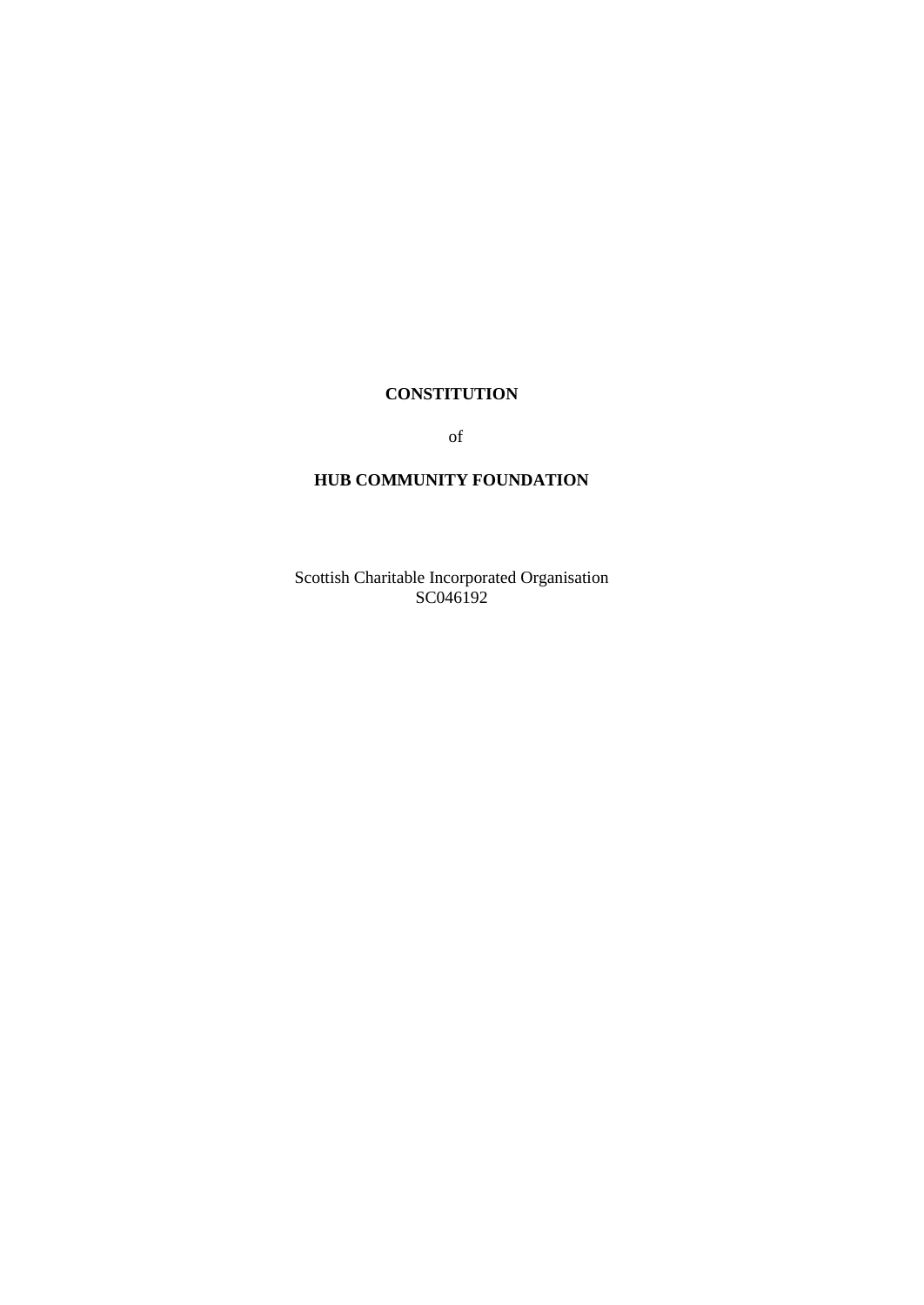# **CONSTITUTION**

## **of**

## **HUB COMMUNITY FOUNDATION**

| <b>CONTENTS</b>                                                    |                                                                                                                                                                        |                   |
|--------------------------------------------------------------------|------------------------------------------------------------------------------------------------------------------------------------------------------------------------|-------------------|
| <b>GENERAL</b>                                                     | type of organisation, Scottish principal office,<br>name, purposes, powers, liability, general structure                                                               | clauses $1 - 10$  |
| <b>MEMBERS</b>                                                     | qualifications for membership,<br>application,<br>subscription, register of members, withdrawal,<br>transfer, re-registration, expulsion                               | clauses $11 - 21$ |
| <b>DECISION-MAKING</b><br><b>BY THE MEMBERS</b>                    | members' meetings, notice, procedure at members'<br>meetings, voting at members' meetings, written<br>resolutions, minutes                                             | clauses $22 - 53$ |
| <b>BOARD (CHARITY</b><br><b>TRUSTEES)</b>                          | number, eligibility, appointment/re-appointment,<br>termination of office, register of charity trustees,<br>office bearers, powers, general duties, code of<br>conduct | clauses 54 - 87   |
| <b>DECISION-MAKING</b><br><b>BY THE CHARITY</b><br><b>TRUSTEES</b> | notice, procedure at board meetings, minutes                                                                                                                           | clauses 88 - 103  |
| <b>ADMINISTRATION</b>                                              | sub-committees, Nominations<br>Committee,<br>operation of accounts, accounting records and<br>annual accounts                                                          | clauses 104 - 117 |
| <b>MISCELLANEOUS</b>                                               | winding up,<br>alterations to the constitution,<br>interpretation                                                                                                      | clauses 118 - 123 |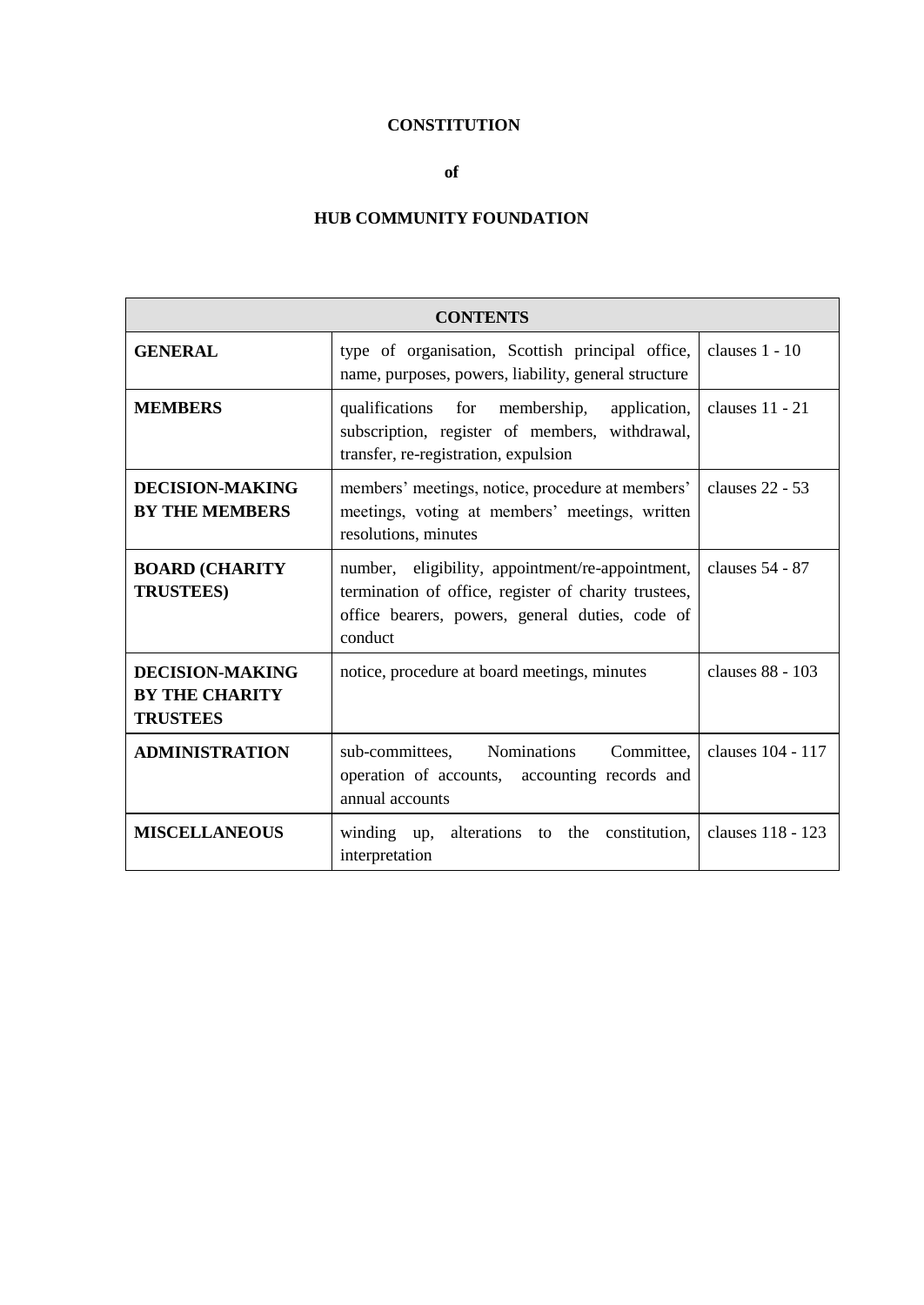## **GENERAL**

## **Type of SCIO**

1 The organisation will, upon registration, be a Scottish Charitable Incorporated Organisation (SCIO).

## **Scottish principal office**

2 The principal office of the SCIO will be in Scotland (and must remain in Scotland).

## **Name**

3 The name of the SCIO is "hub Community Foundation".

## **Purposes**

- 4 The SCIO's purposes are:
	- 4.1 the relief and prevention of poverty through relieving unemployment; and in particular by assisting in the provision of apprenticeships, training and/or work experience directed towards assisting people to access long-term employment;
	- 4.2 the advancement of education;
	- 4.3 the advancement of health;
	- 4.4 the provision of recreational facilities with the object of improving the conditions of life for the persons for whom the facilities or activities are primarily intended; and
	- 4.5 the relief of those in need by reason of age, ill-health, disability, financial hardship or other disadvantage;

primarily through (a) providing financial and other support (such as supplementary programmes and initiatives) to maximise the community benefit associated with the delivery of public infrastructure projects under Scotland's hub programme; and (b) the provision of finance to support the development (procured through the hub model) of schools and other education facilities, libraries, museums, hospitals, health centres and other health facilities, residential and social care accommodation and facilities, community centres, swimming pools, leisure centres, sports centres, student accommodation, social housing and special needs housing.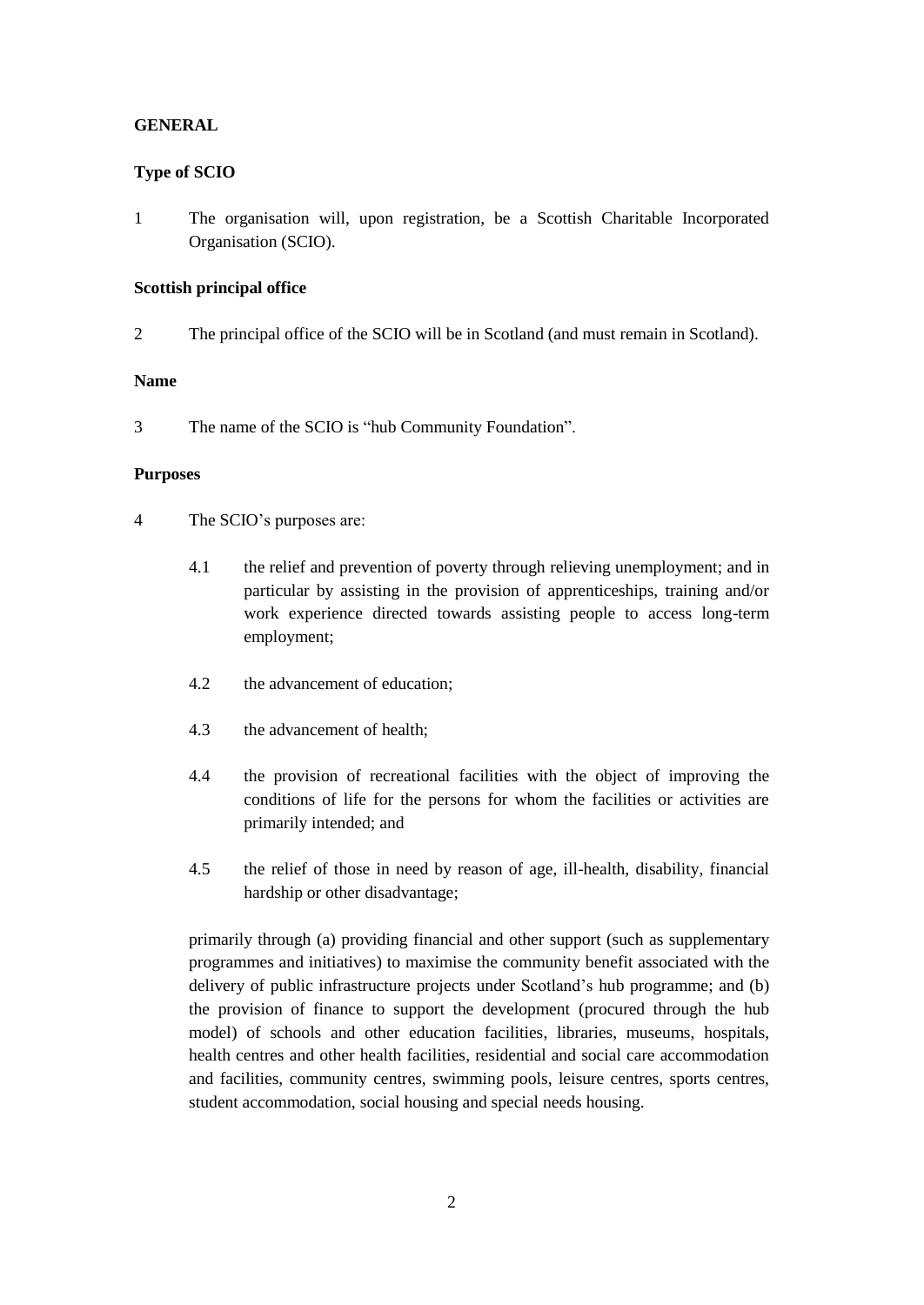- 5 The SCIO has power to do anything which is calculated to further its purposes or is conducive or incidental to doing so.
- 6 No part of the income or property of the SCIO may be paid or transferred (directly or indirectly) to the members or the charity trustees - either in the course of the SCIO's existence or on dissolution - except (a) where this is done in direct furtherance of the SCIO's purposes or (b) by way of reasonable payments under a contract for works or services or other contractual document between the SCIO and a member where the terms of that contractual document were approved by the board as being in the best interests of the SCIO.

## **Liability of charity trustees**

- 7 The members of the SCIO have no liability to pay any sums to help to meet the debts (or other liabilities) of the SCIO if it is wound up; accordingly, if the SCIO is unable to meet its debts, the members will not be held responsible.
- 8 The charity trustees have certain legal duties under the Charities and Trustee Investment (Scotland) Act 2005; and clause 7 does not exclude (or limit) any personal liabilities they might incur if they are in breach of those duties or in breach of other legal obligations or duties that apply to them personally.

## **General structure**

- 9 The structure of the SCIO consists of:-
	- 9.1 the MEMBERS who have the right to attend members' meetings (including any annual general meeting) and have important powers under the constitution; in particular, the members take decisions on changes to the constitution itself;
	- 9.2 the BOARD who hold regular meetings, and generally control the activities of the SCIO; for example, the board is responsible for monitoring and controlling the financial position of the SCIO.
- 10 The people serving on the board are referred to in this constitution as CHARITY **TRUSTEES**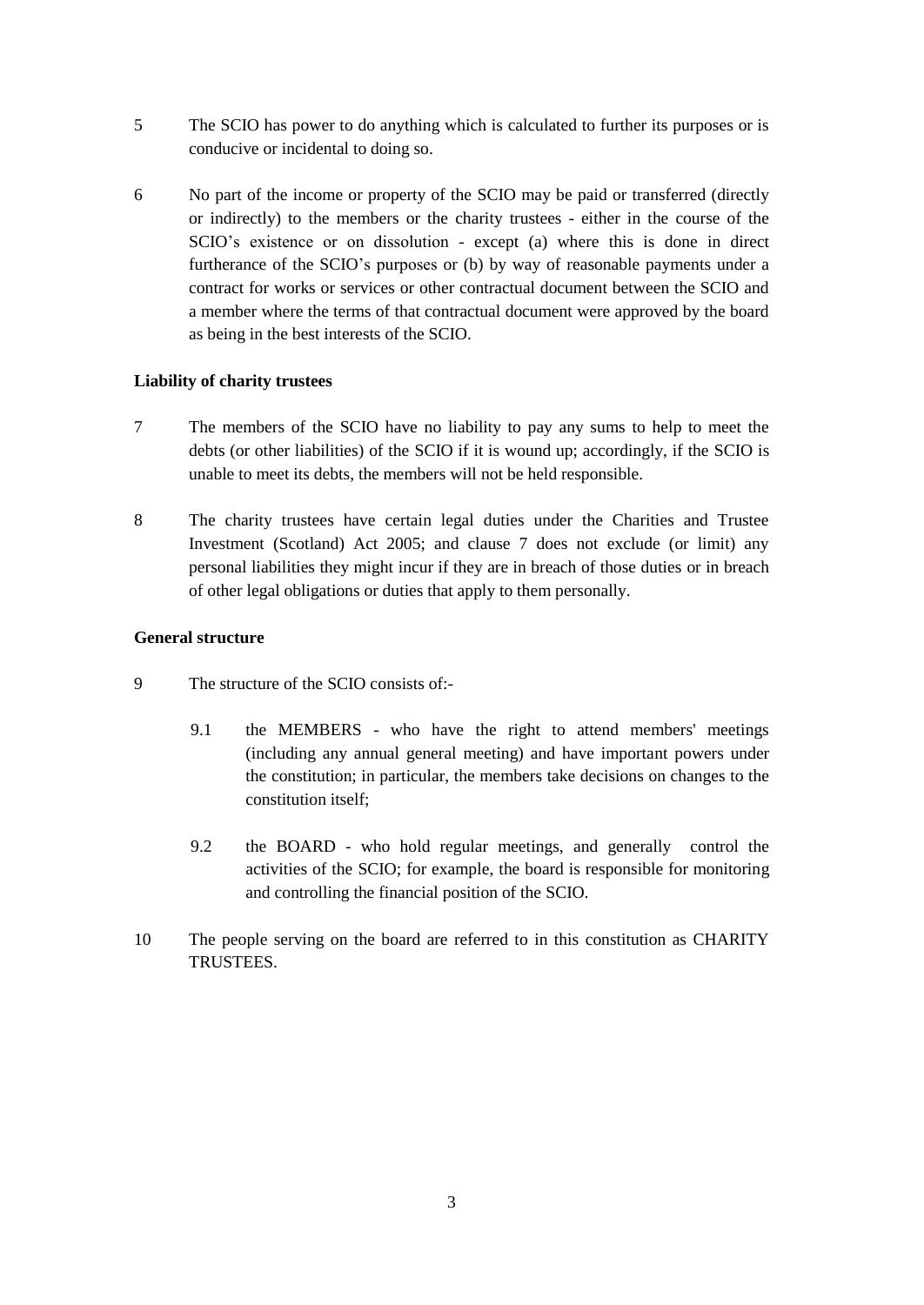#### **MEMBERS**

#### **Qualifications for membership**

- 11 Membership is open to
	- 11.1 any individual who is appointed by the board as a charity trustee;
	- 11.2 Scottish Futures Trust Investments Limited (registered number SC381388) ("SFTI"); and
	- 11.3 each of the following: Wellspring Partnership Limited (registered number SC422297); ACP: North Hub Limited (registered number SC369531; Alliance Community Partnership Limited (registered number SC431596; Amber Blue East Central Limited (registered number SC404406; and Space Scotland Limited (registered number SC380204 (collectively referred to as "the Private Sector Development Partners" or "PSDPs").

#### **Application for membership**

- 12 An individual who is appointed by the board as a charity trustee will automatically become a member of the SCIO with effect from the time of appointment.
- 13 If SFTI or any of the PSDPs wishes to become a member, it must give to the SCIO a written application for membership, signed by an appropriate officer; it will then automatically become a member of the SCIO with effect from the time when that application is received.

### **Membership subscription**

14 No membership subscription will be payable.

#### **Register of members**

- 15 The board must keep a register of members, setting out
	- 15.1 for each current member:
		- 15.1.1 his/her/its full name and address; and
		- 15.1.2 the date on which he/she/it was registered as a member of the SCIO;
	- 15.2 for each former member for at least six years from the date on he/she/it ceased to be a member:
		- 15.2.1 his/her/its name; and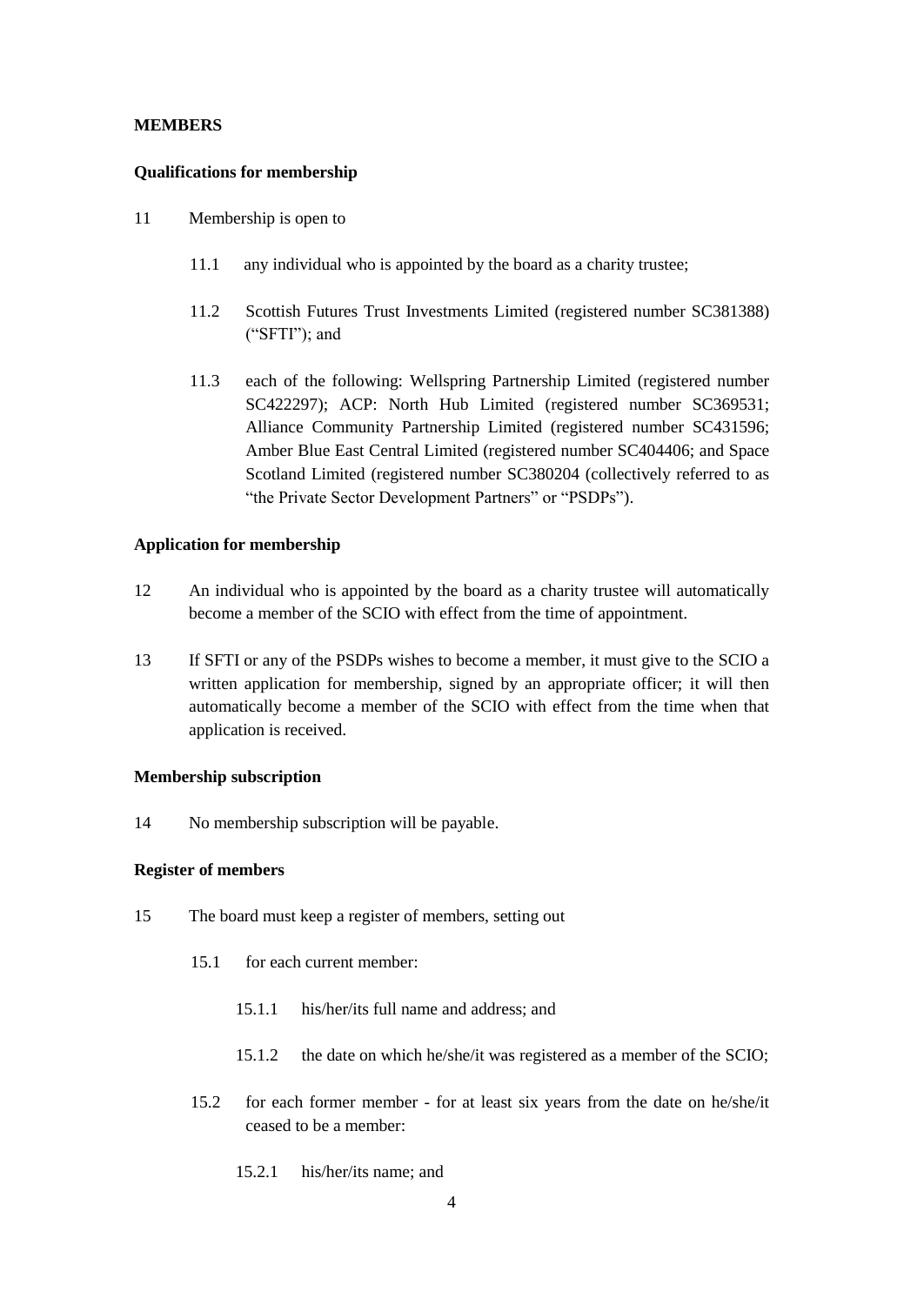- 15.2.2 the date on which he/she/it ceased to be a member.
- 16 The board must ensure that the register of members is updated within 28 days of any change:
	- 16.1 which arises from a resolution of the board or a resolution passed by the members of the SCIO; or
	- 16.2 which is notified to the SCIO.
- 17 If a member or charity trustee of the SCIO requests a copy of the register of members, the board must ensure that a copy is supplied to him/her/it within 28 days, providing the request is reasonable; if the request is made by a member (rather than a charity trustee), the board may provide a copy which has the addresses blanked out.

#### **Withdrawal from membership**

18 Any individual or body who/which wants to withdraw from membership must give a written notice of withdrawal to the SCIO, signed by him/her (or in the case of a corporate body, signed on its behalf by an appropriate officer); he/she/it will cease to be a member as from the time when the notice is received by the SCIO.

#### **Termination of membership**

19 An individual shall automatically cease to be a member if he/she ceases (for any reason) to be a charity trustee.

#### **Transfer of membership**

20 Membership of the SCIO may not be transferred by a member.

## **Expulsion from membership**

- 21 Any individual may be expelled from membership by way of a resolution passed by not less than two thirds of those present and voting at a members' meeting, providing the following procedures have been observed:-
	- 21.1 at least 21 days' notice of the intention to propose the resolution must be given to the member concerned, specifying the grounds for the proposed expulsion;
	- 21.2 the member concerned will be entitled to be heard on the resolution at the members' meeting at which the resolution is proposed.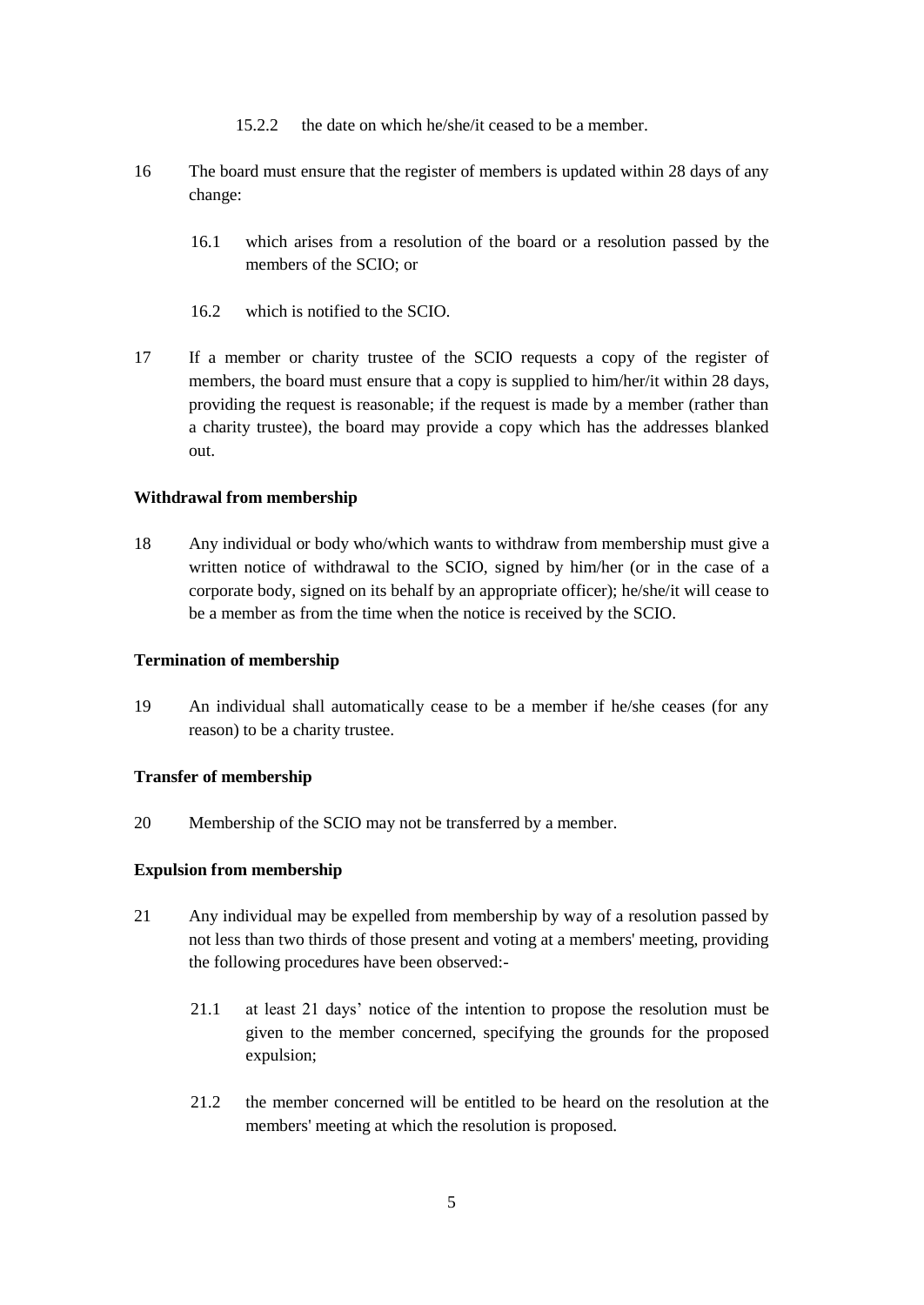### **DECISION-MAKING BY THE MEMBERS**

### **Members' meetings**

- 22 The board must arrange a meeting of members (an annual general meeting or **"AGM"**) in each calendar year.
- 23 The gap between one AGM and the next must not be longer than 15 months.
- 24 Notwithstanding clause 22, an AGM does not need to be held during the calendar year in which the SCIO is formed; but the first AGM must still be held within 15 months of the date on which the SCIO is formed.
- 25 The business of each AGM must include:-
	- 25.1 a report by the chair on the activities of the SCIO;
	- 25.2 consideration of the annual accounts of the SCIO.
- 26 The board may arrange a special members' meeting at any time.

## **Notice of members' meetings**

- 27 At least 14 clear days' notice must be given of any AGM or any special members' meeting.
- 28 The notice calling a members' meeting must specify in general terms what business is to be dealt with at the meeting; and
	- 28.1 in the case of a resolution to alter the constitution, must set out the exact terms of the proposed alteration(s); or
	- 28.2 in the case of any other resolution falling within clause 42 (requirement for two-thirds majority) must set out the exact terms of the resolution.
- 29 The reference to "clear days" in clause 28 shall be taken to mean that, in calculating the period of notice,
	- 29.1 the day after the notices are posted (or sent by e-mail) should be excluded; and
	- 29.2 the day of the meeting itself should also be excluded.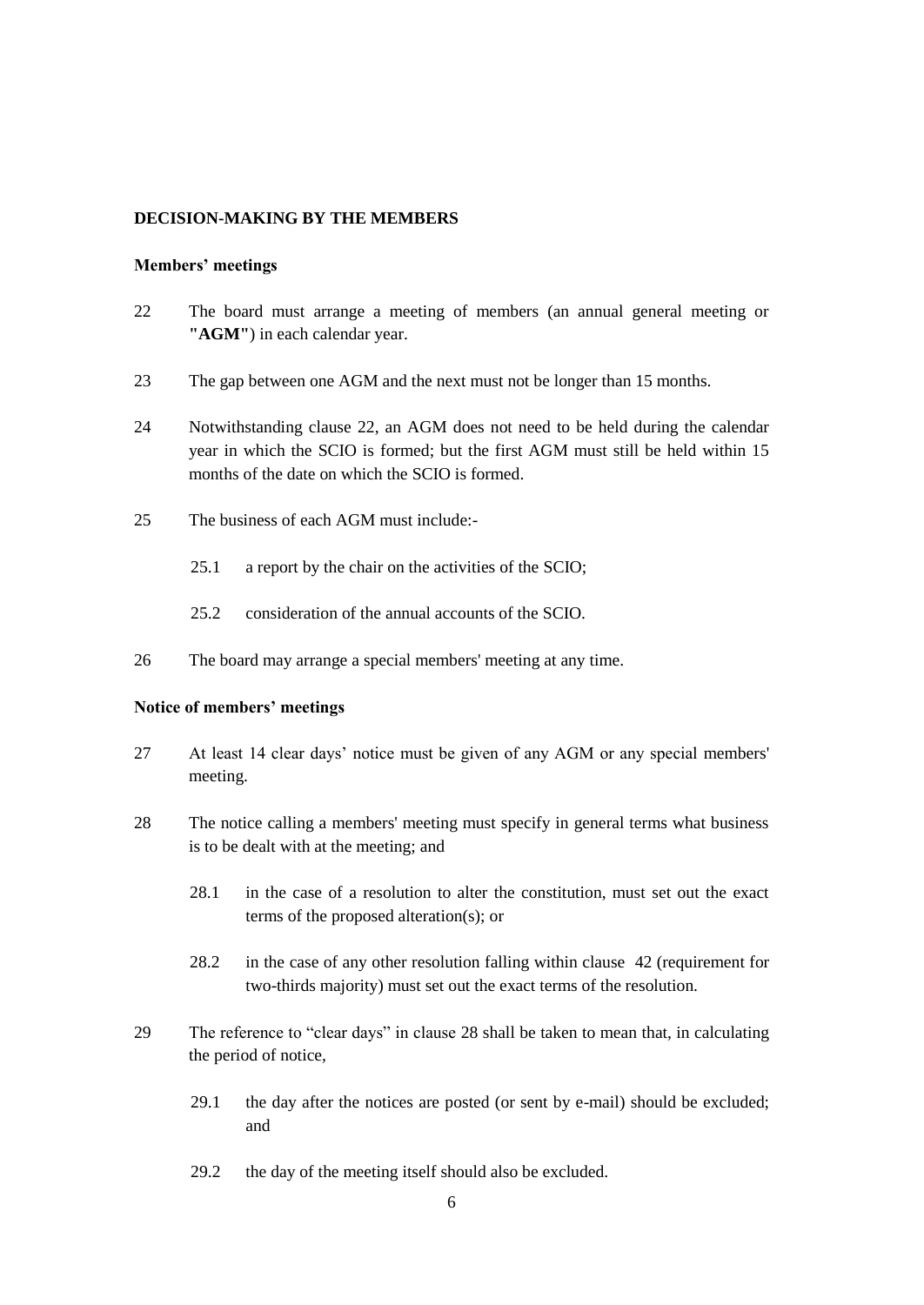- 30 Notice of every members' meeting must be given to all the members of the SCIO, and to all the charity trustees; but the accidental omission to give notice to one or more members will not invalidate the proceedings at the meeting.
- 31 Any notice which requires to be given to a member under this constitution must be:
	- 31.1 sent by post to the member, at the address last notified by him/her/it to the SCIO; *or*
	- 31.2 sent by e-mail to the member, at the e-mail address last notified by him/her/it to the SCIO.

## **Procedure at members' meetings**

- 32 No valid decisions can be taken at any members' meeting unless a quorum is present.
- 33 Subject to clause 34, the quorum for a members' meeting is 3 members, present in person (in the case of a member which is a corporate body, present via its authorised representative) or represented by proxy.
- 34 A quorum will not be deemed to be constituted at any meeting at which a resolution of the nature referred to in clause 42 is to be proposed unless SFTI is present (through its authorised representative), or represented by proxy, at the meeting.
- 35 If a quorum is not present within 15 minutes after the time at which a members' meeting was due to start - or if a quorum ceases to be present during a members' meeting - the meeting cannot proceed; and fresh notices of meeting will require to be sent out, to deal with the business (or remaining business) which was intended to be conducted.
- 36 The Chair of the SCIO (being the Independent Trustee appointed under clause 64) should act as chairperson of each members' meeting.
- 37 If the Chair of the SCIO is not present within 15 minutes after the time at which the meeting was due to start (or is not willing to act as chairperson), the charity trustees present at the meeting must elect (from among themselves) the person who will act as chairperson of that meeting.

## **Voting at members' meetings**

38 Subject to clause 39, every member has one vote, which may be given (whether on a show of hands or on a secret ballot) either personally (in the case of a member which is a corporate body, via its authorised representative present at the meeting) or by proxy.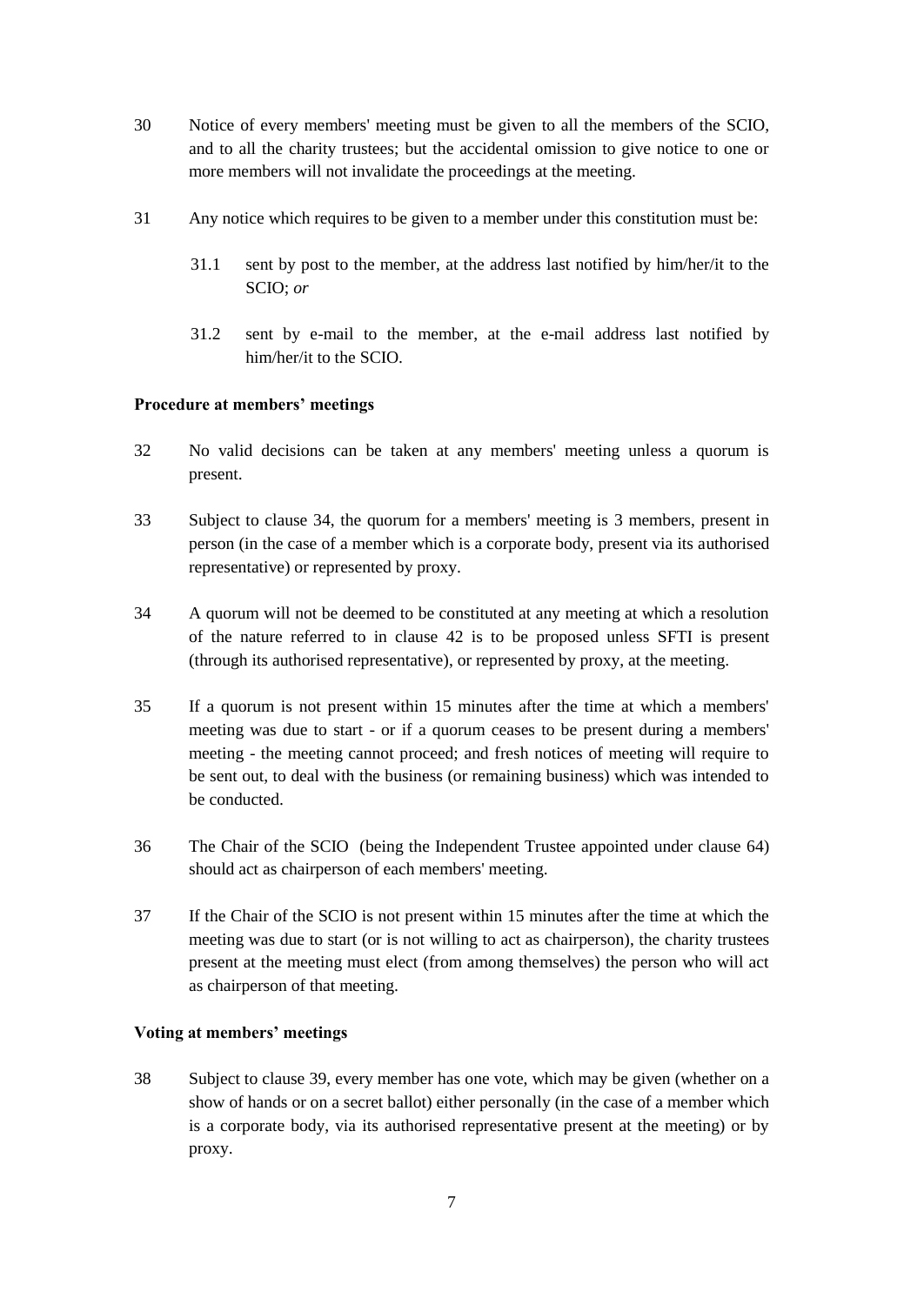- 39 In relation to each resolution proposed at a members' meeting, the PSDPs present (via their authorised representatives) or represented by proxy at that meeting shall (in aggregate) be entitled to one vote, which shall be cast by a single individual (being either an authorised representative of, or proxy for, one of the PSDPs) present at the meeting.
- 40 With reference to clause 39, the question of whether the vote available to the PSDPs in relation to a given resolution proposed at a members' meeting should be cast for or against that resolution (and the question of which individual shall be authorised to cast that vote) shall be determined in each case by majority vote of the PSDPs present (via their authorised representatives) or represented by proxy at that meeting; and on the basis that the vote shall be conducted in such manner as the chairperson of the meeting may determine.
- 41 All decisions at members' meetings will be made by majority vote with the exception of the types of resolution listed in clause 42.
- 42 The following resolutions will be valid only if passed by not less than two thirds of those voting on the resolution at a members' meeting (or if passed by way of a written resolution under clause 51):
	- 42.1 a resolution amending the constitution;
	- 42.2 a resolution expelling a person from membership under clause 21;
	- 42.3 a resolution expelling a person from office as a charity trustee under clause 69.9;
	- 42.4 a resolution directing the board to take any particular step (or directing the board not to take any particular step);
	- 42.5 a resolution approving the amalgamation of the SCIO with another SCIO (or approving the constitution of the new SCIO to be constituted as the successor pursuant to that amalgamation);
	- 42.6 a resolution to the effect that all of the SCIO's property, rights and liabilities should be transferred to another SCIO (or agreeing to the transfer from another SCIO of all of its property, rights and liabilities);
	- 42.7 a resolution for the winding up or dissolution of the SCIO.
- 43 A member which is a corporate body shall be entitled to authorise an individual to attend and vote at members' meetings; he/she will then be entitled to exercise the same powers on behalf of the body which he/she represents as that body could have exercised if it had been an individual member of the SCIO.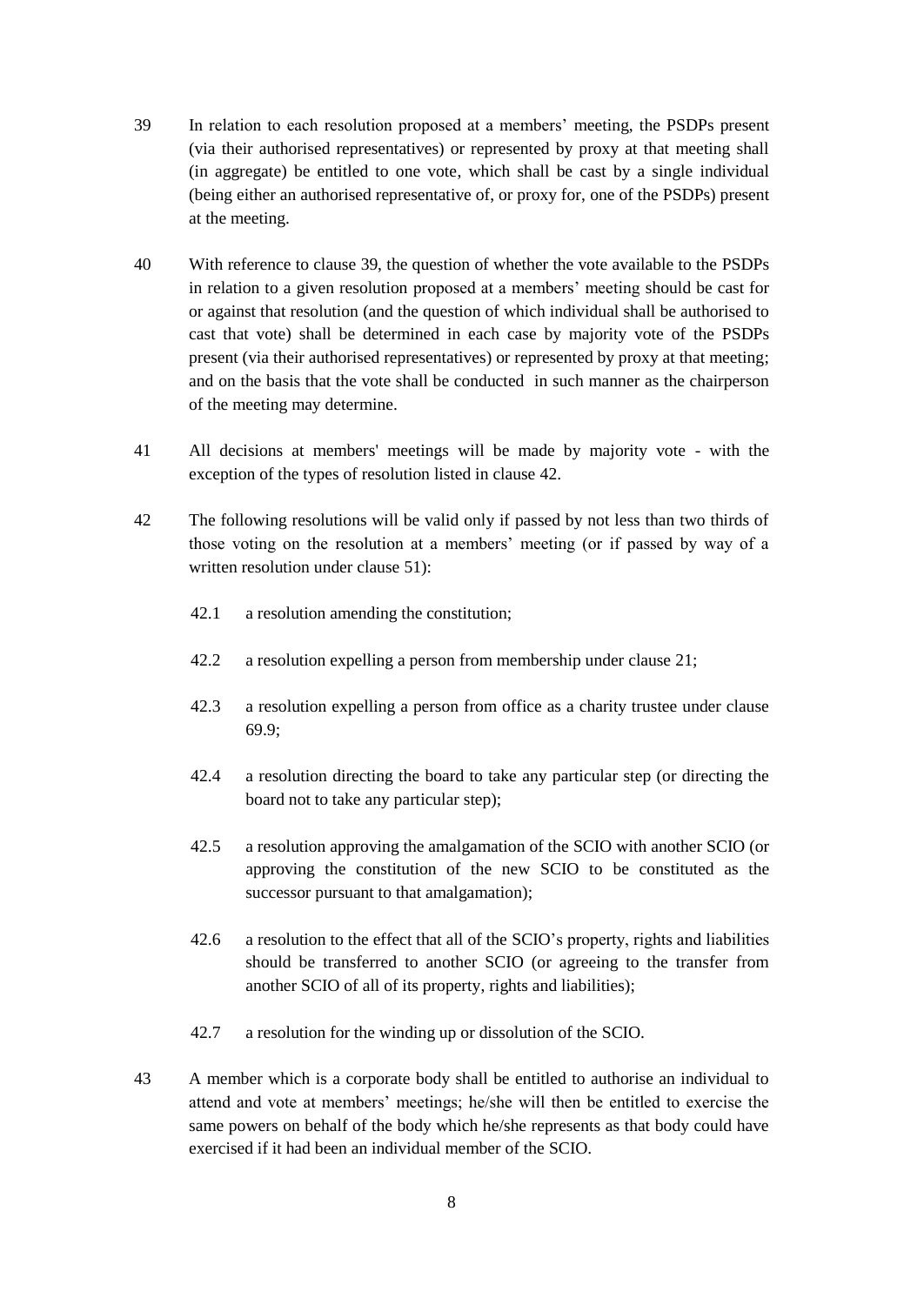- 44 A member who/which wishes to appoint a proxy to vote on his/her/its behalf at any meeting must lodge with the SCIO, prior to the time when the meeting commences, a written proxy form, signed by him/her (or, in the case of a corporate body, signed on its behalf by an appropriate officer).
- 45 A proxy need not be a member of the SCIO.
- 46 A member shall not be entitled to appoint more than one proxy to attend the same meeting.
- 47 A proxy appointed to attend and vote at any meeting instead of a member shall have the same right as the member who/which appointed him/her to speak at the meeting
- 48 If there is an equal number of votes for and against any resolution, the chairperson of the meeting will be entitled to a second (casting) vote.
- 49 A resolution put to the vote at a members' meeting will be decided on a show of hands - unless the chairperson (or at least two other individuals present at the meeting and entitled to vote - whether as members, as proxies for members, or as the representative of a member which is a corporate body) ask for a secret ballot.
- 50 The chairperson will decide how any secret ballot is to be conducted, and he/she will declare the result of the ballot at the meeting.

## **Written resolutions by members**

51 A resolution agreed to in writing (or by e-mail) by all the members will be as valid as if it had been passed at a members' meeting; the date of the resolution will be taken to be the date on which the last member agreed to it.

## **Minutes**

- 52 The board must ensure that proper minutes are kept in relation to all members' meetings.
- 53 Minutes of members' meetings must include the names of those present; and (so far as possible) should be signed by the chairperson of the meeting.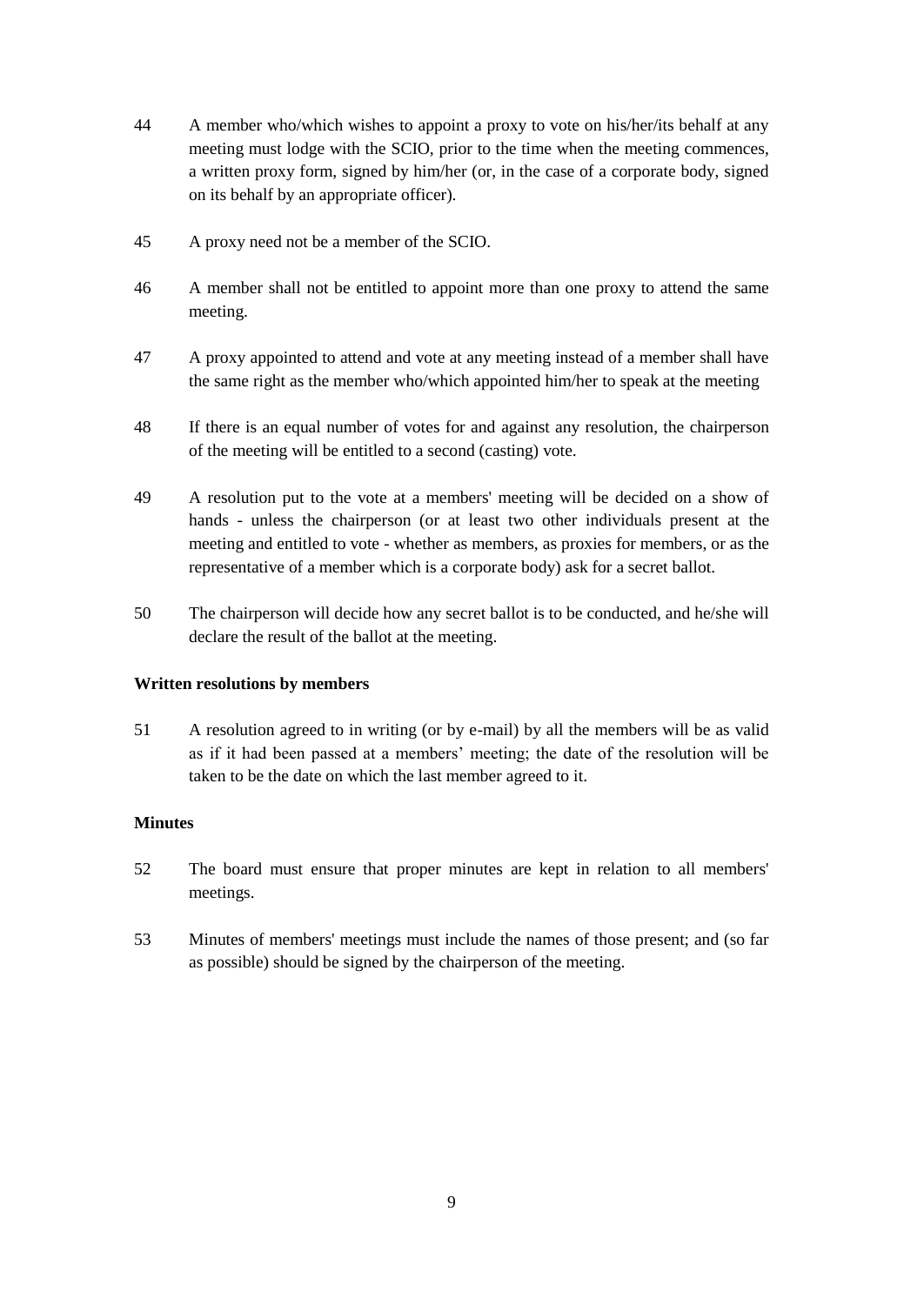### **BOARD**

#### **Categories of trustee**

54 For the purposes of this constitution:

"**Partner Trustee**" means a trustee appointed under clauses 60 to 62;

"**Independent Trustee**" means a trustee appointed under clauses 63 to 68;

#### **Number of charity trustees**

- 55 The maximum number of charity trustees is 5.
- 56 At any given time
	- 56.1 no more than 1 charity trustee may be a Partner Trustee appointed by SFTI under clause 60;
	- 56.2 no more than 1 charity trustee may be a Partner Trustee elected by the PSDPs under clause 61; and
	- 56.3 no more than 3 charity trustees may be Independent Trustees.
- 57 The minimum number of charity trustees is 3; and at any given time the Independent Trustees in office must outnumber the Partner Trustees in office.

## **Eligibility**

- 58 A person will not be eligible for appointment to the board:
	- 58.1 if he/she is disqualified from being a charity trustee under the Charities and Trustee Investment (Scotland) Act 2005; or
	- 58.2 if he/she is an employee of the SCIO.

## **Initial charity trustees**

59 The individuals who signed the charity trustee declaration forms which accompanied the application for incorporation of the SCIO shall be deemed to have been appointed by the members as charity trustees with effect from the date of incorporation of the SCIO.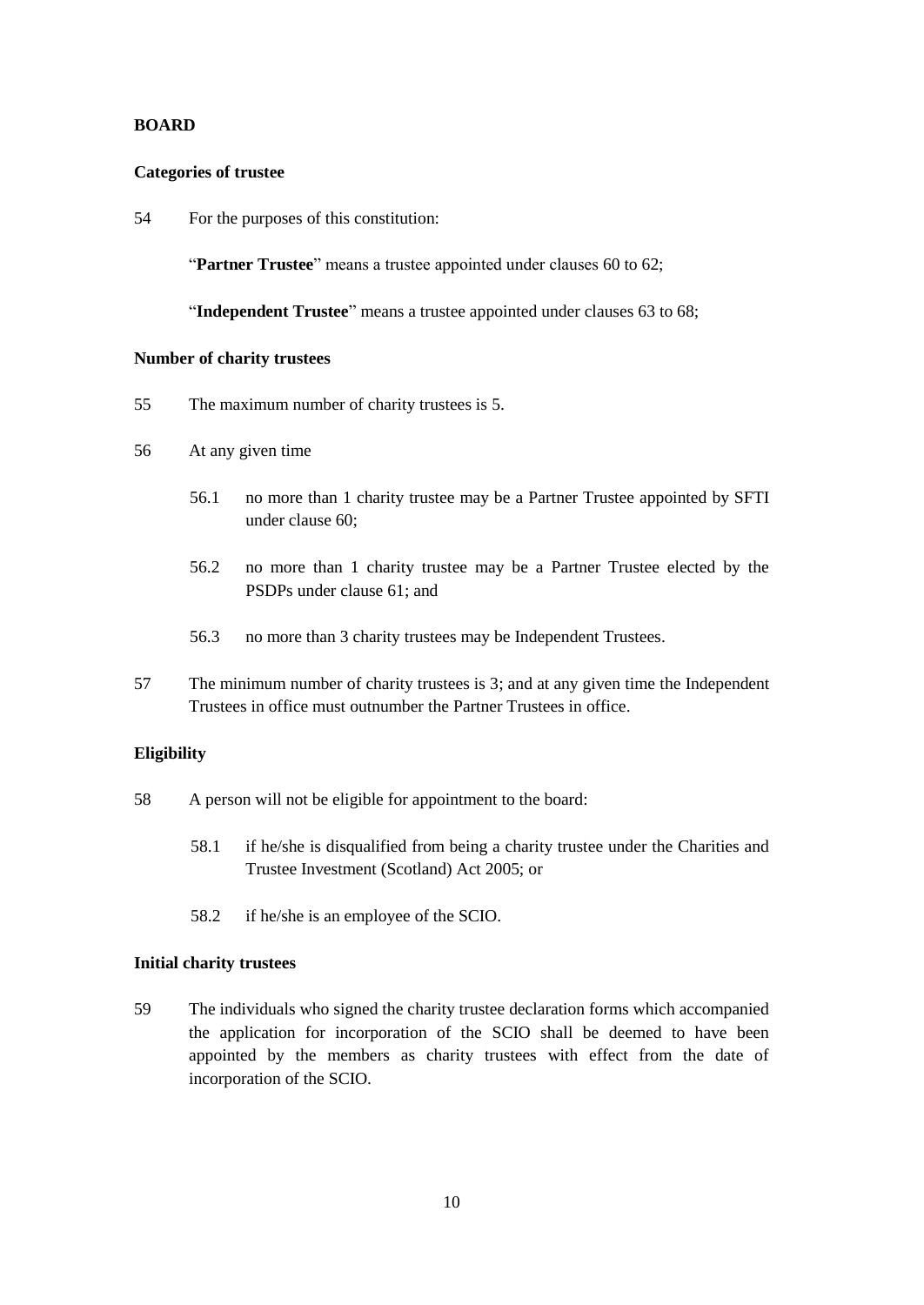#### **Appointment/election, removal – Partner Trustees**

- 60 SFTI, for so long as it remains a member of the SCIO, may (subject to clause 56), by written notice to the SCIO, signed on its behalf by an appropriate officer:
	- 60.1 appoint any individual (unless he/she is debarred from membership under clause 58) to be a charity trustee; or
	- 60.2 remove any individual previously appointed by it from office as a charity trustee.
- 61 The PSDPs may collectively, (subject to clause 56), by written notice to the SCIO, signed on behalf of a majority of the PSDPs (in each case by an appropriate officer):
	- 61.1 appoint any individual (unless he/she is debarred from membership under clause 58) to be a charity trustee; or
	- 61.2 remove any individual previously appointed under this clause 61 from office as a charity trustee.
- 62 Any appointment or removal of a charity trustee under clause 60 or 61 shall have effect from
	- 62.1 the date on which the relevant notice is given to the SCIO; or
	- 62.2 any later date stated in the notice.

## **Appointment, retiral, re-appointment – Independent Trustees**

- <span id="page-11-0"></span>63 Subject to clause 56, the board may at any time appoint any individual (unless he/she is debarred from membership under clause 58) to be a charity trustee, provided that
	- 63.1 he/she is not an officer or employee of SFTI or of any of the PSDPs; and
	- 63.2 he/she has, in the opinion of the board, the requisite skills and experience to make a substantial contribution to the work of the board.
- 64 The charity trustees appointed in pursuance of clause 63 shall include one individual appointed on the basis that the board considers that he/she has the requisite skills to act as Chair of the SCIO.
- 65 At the conclusion of each AGM, any Independent Trustee who has served for a term of three years since he/she was last appointed/re-appointed will vacate office - but will then be eligible for re-appointment under clause 63 at the next board meeting.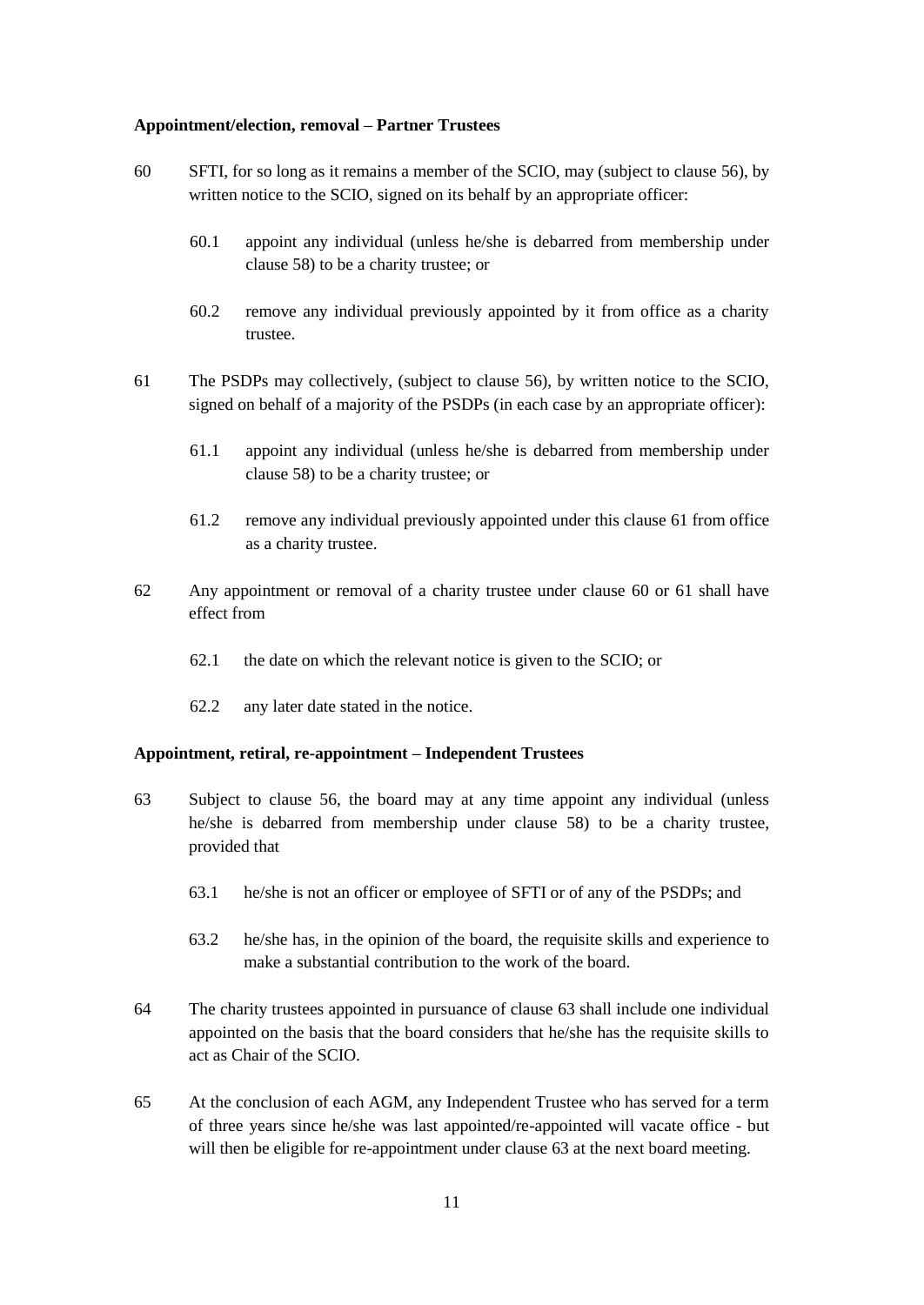- 66 For the purposes of clause 65:
	- 66.1 the period between the date of appointment/re-appointment of an Independent Trustee and the AGM which next follows shall be deemed to be a period of one year (unless it is of less than six months' duration, in which case it shall be disregarded);
	- 66.2 the period between one AGM and the next shall be deemed to be a period of one year;
	- 66.3 if a person ceases to be an Independent Trustee and is then re-appointed as an Independent Trustee within a period of six months, he/she shall be deemed to have held office as an Independent Trustee continuously.
- <span id="page-12-0"></span>67 The board shall be guided by the Nominations Committee (as defined in clause [109\)](#page-19-0) in relation to the selection of appropriate individuals for appointment or reappointment as charity trustees under clause [63.](#page-11-0)
- 68 The board shall endeavour to establish the Nominations Committee within a reasonable period after the incorporation of the SCIO; until such time as it is established, the reference in clause [67](#page-12-0) to the board being guided by the Nominations Committee shall be disregarded.

## **Termination of office**

- 69 A charity trustee will automatically cease to hold office if:
	- 69.1 he/she becomes disqualified from being a charity trustee under the Charities and Trustee Investment (Scotland) Act 2005;
	- 69.2 he/she becomes incapable for medical reasons of carrying out his/her duties as a charity trustee - but only if that has continued (or is expected to continue) for a period of more than six months;
	- 69.3 (except in the case of a Partner Trustee) he/she ceases to be a member of the SCIO;
	- 69.4 he/she becomes an employee of the SCIO;
	- 69.5 he/she gives the SCIO a notice of resignation, signed by him/her;
	- 69.6 he/she is absent (without good reason, in the opinion of the board) from more than three consecutive meetings of the board - but only if the board resolves to remove him/her from office;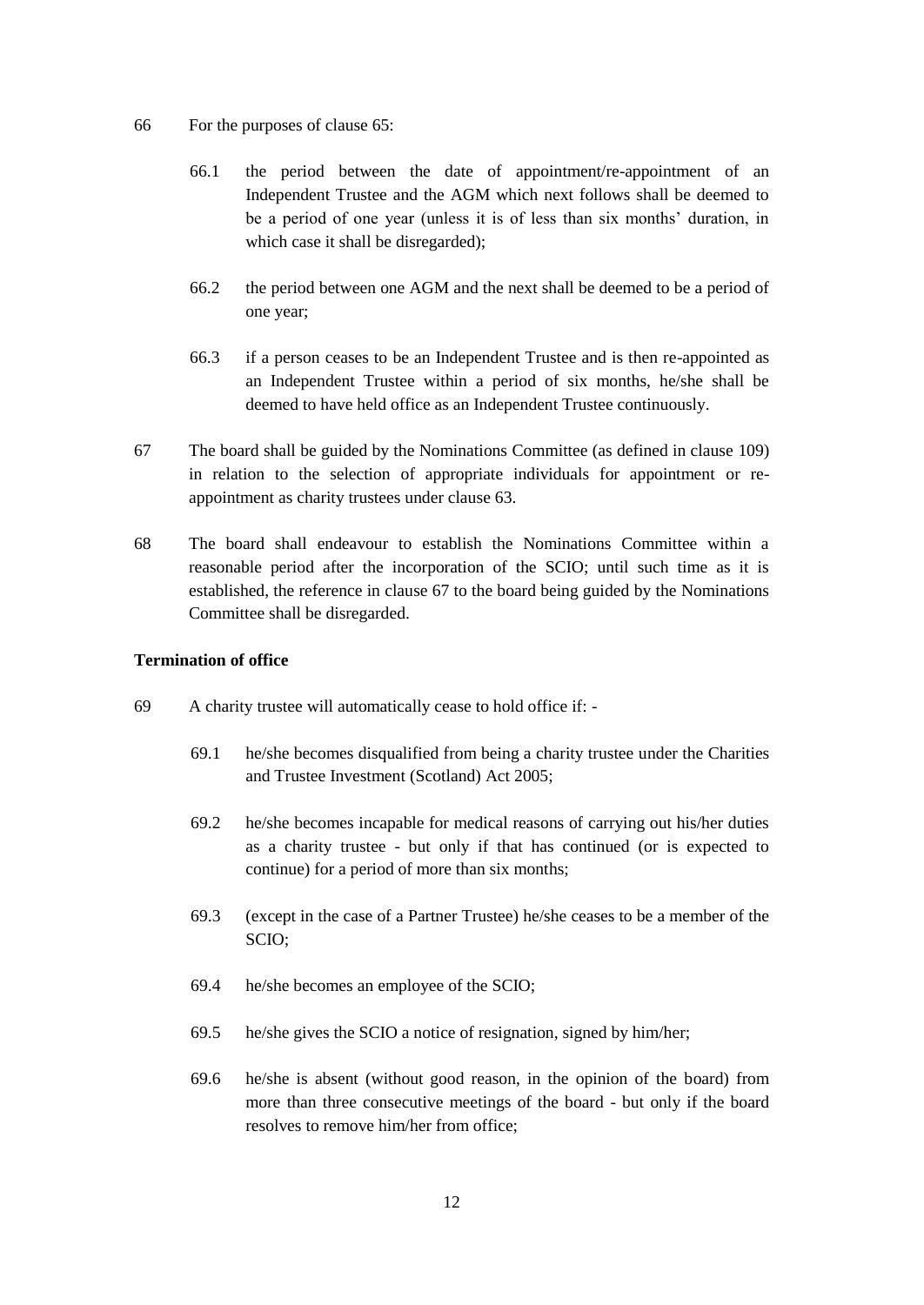- <span id="page-13-0"></span>69.7 he/she is removed from office by resolution of the board on the grounds that he/she is considered to have committed a material breach of the code of conduct for charity trustees (as referred to in clause 86);
- <span id="page-13-1"></span>69.8 he/she is removed from office by resolution of the board on the grounds that he/she is considered to have been in serious or persistent breach of his/her duties under section 66(1) or (2) of the Charities and Trustee Investment (Scotland) Act 2005; or
- <span id="page-13-2"></span>69.9 he/she is removed from office by a resolution of the members passed at a members' meeting.
- 70 A resolution under paragraph [69.7,](#page-13-0) [69.8](#page-13-1) or [69.9](#page-13-2) shall be valid only if:
	- 70.1 the charity trustee who is the subject of the resolution is given reasonable prior written notice of the grounds upon which the resolution for his/her removal is to be proposed;
	- 70.2 the charity trustee concerned is given the opportunity to address the meeting at which the resolution is proposed, prior to the resolution being put to the vote; and
	- 70.3 (in the case of a resolution under paragraph [69.7](#page-13-0) or [69.869.8\)](#page-13-1) at least two thirds (to the nearest round number) of the charity trustees then in office vote in favour of the resolution.

#### **Register of charity trustees**

- 71 The board must keep a register of charity trustees, setting out
	- 71.1 for each current charity trustee:
		- 71.1.1 his/her full name and address;
		- 71.1.2 the date on which he/she was appointed as a charity trustee; and
		- 71.1.3 any office held by him/her in the SCIO;
	- 71.2 for each former charity trustee for at least 6 years from the date on which he/she ceased to be a charity trustee:
		- 71.2.1 the name of the charity trustee;
		- 71.2.2 any office held by him/her in the SCIO; and
		- 71.2.3 the date on which he/she ceased to be a charity trustee.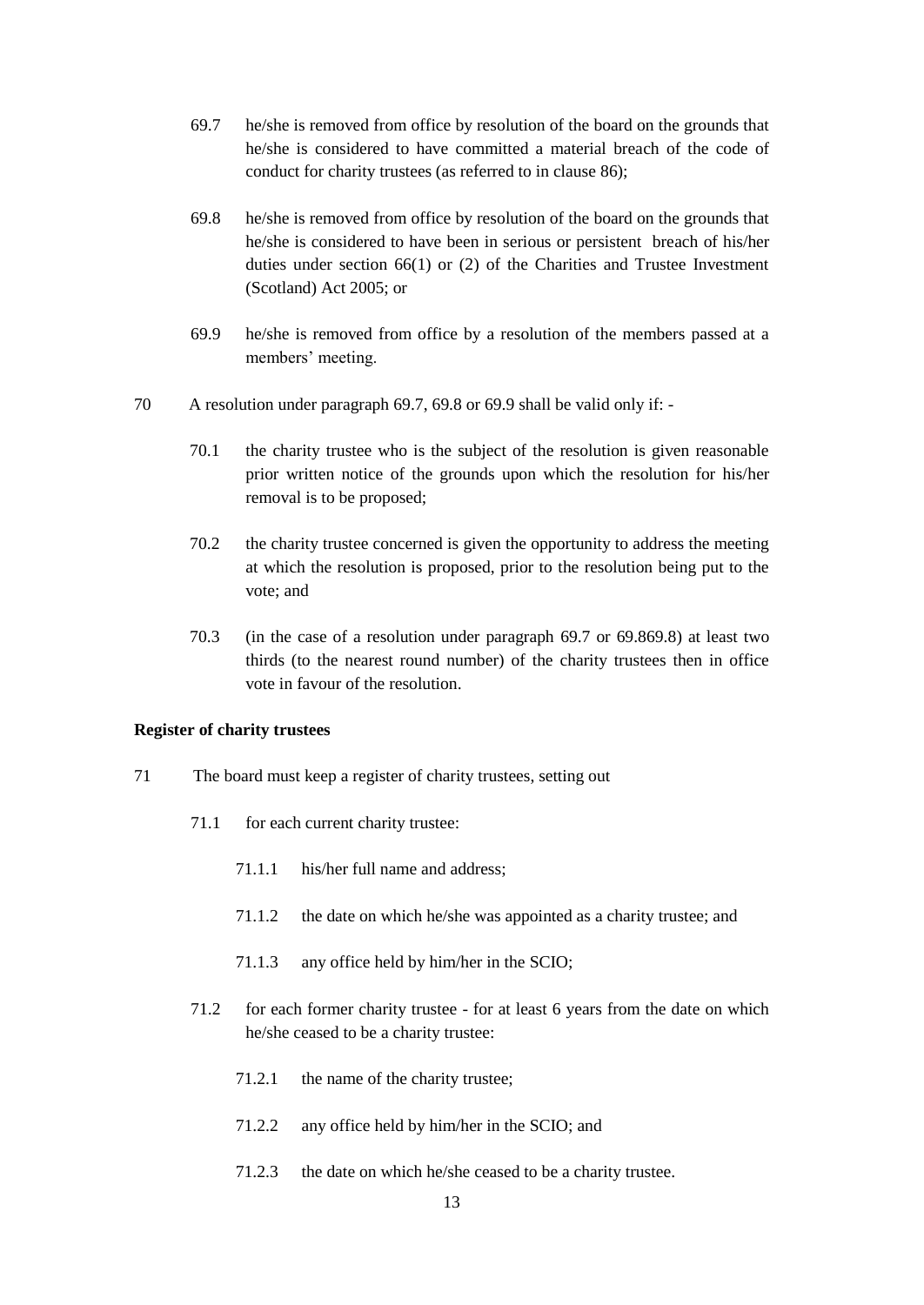- 72 The board must ensure that the register of charity trustees is updated within 28 days of any change:
	- 72.1 which arises from a resolution of the board or a resolution passed by the members of the SCIO; or
	- 72.2 which is notified to the SCIO.
- 73 If any person requests a copy of the register of charity trustees, the board must ensure that a copy is supplied to him/her within 28 days, provided the request is reasonable; if the request is made by a person who is not a charity trustee of the SCIO, the board may provide a copy which has the addresses blanked out - if the SCIO is satisfied that including that information is likely to jeopardise the safety or security of any person or premises.

## **Office-bearers**

- 74 The Independent Trustee appointed under clause 64 shall automatically hold office as Chair.
- <span id="page-14-0"></span>75 The charity trustees may elect (from among themselves) further office-bearers if they consider that appropriate.
- 76 All of the office-bearers (other than the Chair) will cease to hold office at the conclusion of each AGM, but may then be re-elected under clause [75.](#page-14-0)
- 77 A person elected to any office will automatically cease to hold that office:
	- 77.1 if he/she ceases to be a charity trustee; *or*
	- 77.2 if he/she gives to the SCIO a notice of resignation from that office, signed by him/her.

## **Powers of board**

- 78 Except where this constitution states otherwise, the SCIO (and its assets and operations) will be managed by the board; and the board may exercise all the powers of the SCIO.
- 79 A meeting of the board at which a quorum is present (in accordance with clause 90) may exercise all powers exercisable by the board.
- 80 The members may, by way of a resolution passed in compliance with clause 42 (requirement for two-thirds majority), direct the board to take any particular step or direct the board not to take any particular step; and the board shall give effect to any such direction accordingly.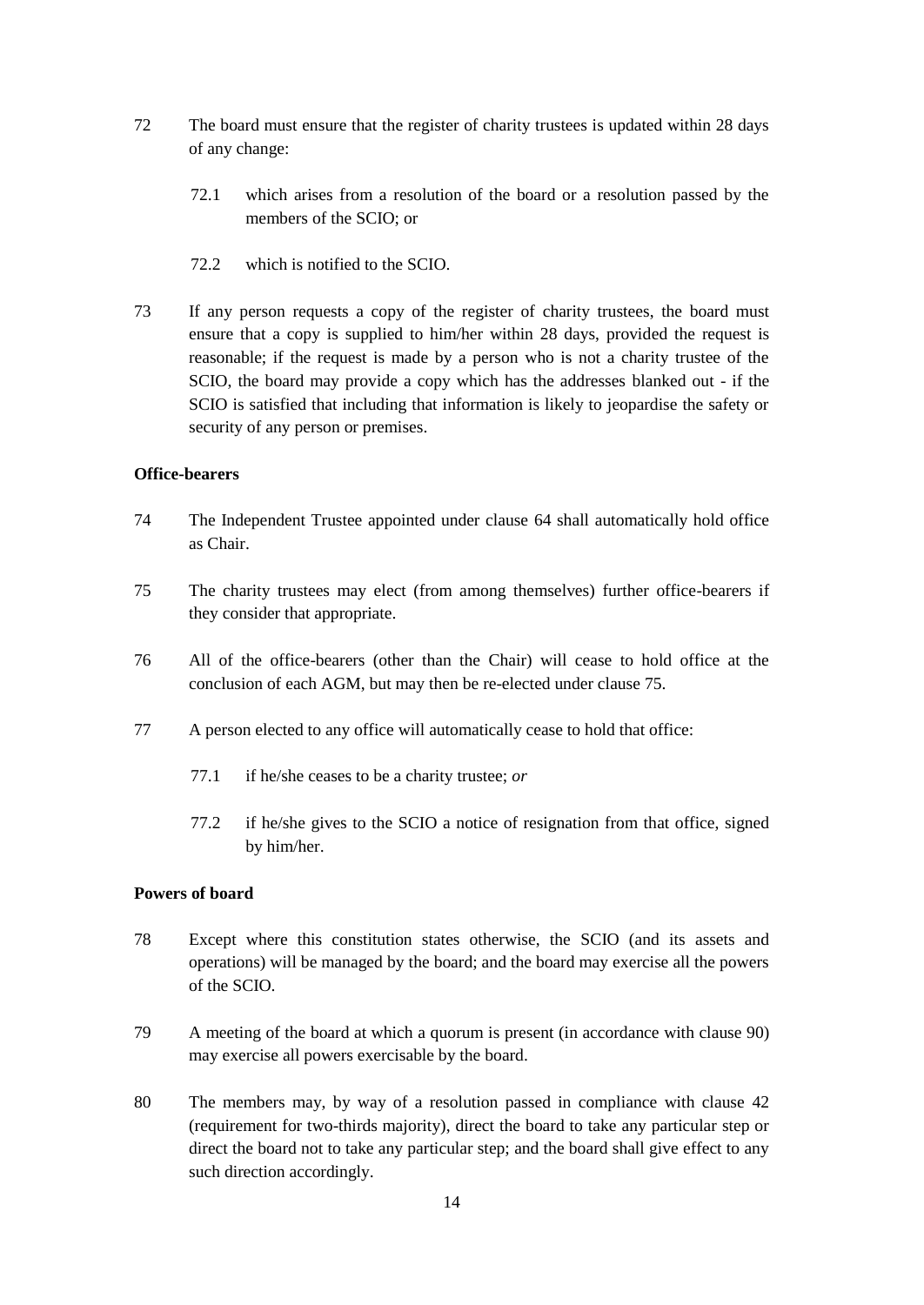#### **Charity trustees - general duties**

- <span id="page-15-0"></span>81 Each of the charity trustees has a duty, in exercising functions as a charity trustee, to act in the interests of the SCIO; and, in particular, must:-
	- 81.1 seek, in good faith, to ensure that the SCIO acts in a manner which is in accordance with its purposes;
	- 81.2 act with the care and diligence which it is reasonable to expect of a person who is managing the affairs of another person;
	- 81.3 in circumstances giving rise to the possibility of a conflict of interest between the SCIO and any other party:
		- 81.3.1 put the interests of the SCIO before that of the other party;
		- 81.3.2 where any other duty prevents him/her from doing so, disclose the conflicting interest to the SCIO and refrain from participating in any deliberation or decision of the other charity trustees with regard to the matter in question;
	- 81.4 ensure that the SCIO complies with any direction, requirement, notice or duty imposed under or by virtue of the Charities and Trustee Investment (Scotland) Act 2005.
- 82 In addition to the duties outlined in clause [81,](#page-15-0) all of the charity trustees must take such steps as are reasonably practicable for the purpose of ensuring: -
	- 82.1 that any breach of any of those duties by a charity trustee is corrected by the charity trustee concerned and not repeated; and
	- 82.2 that any trustee who has been in serious and persistent breach of those duties is removed as a trustee.
- 83 Provided he/she has declared his/her interest and has not voted on the question of whether or not the SCIO should enter into the arrangement - a charity trustee will not be debarred from entering into an arrangement with the SCIO in which he/she has a personal interest; and (subject to clause [84](#page-15-1) and to the provisions relating to remuneration for services contained in the Charities and Trustee Investment (Scotland) Act 2005), he/she may retain any personal benefit which arises from that arrangement.
- <span id="page-15-1"></span>84 No charity trustee may serve as an employee (full time or part time) of the SCIO; and no charity trustee may be given any remuneration by the SCIO for carrying out his/her duties as a charity trustee.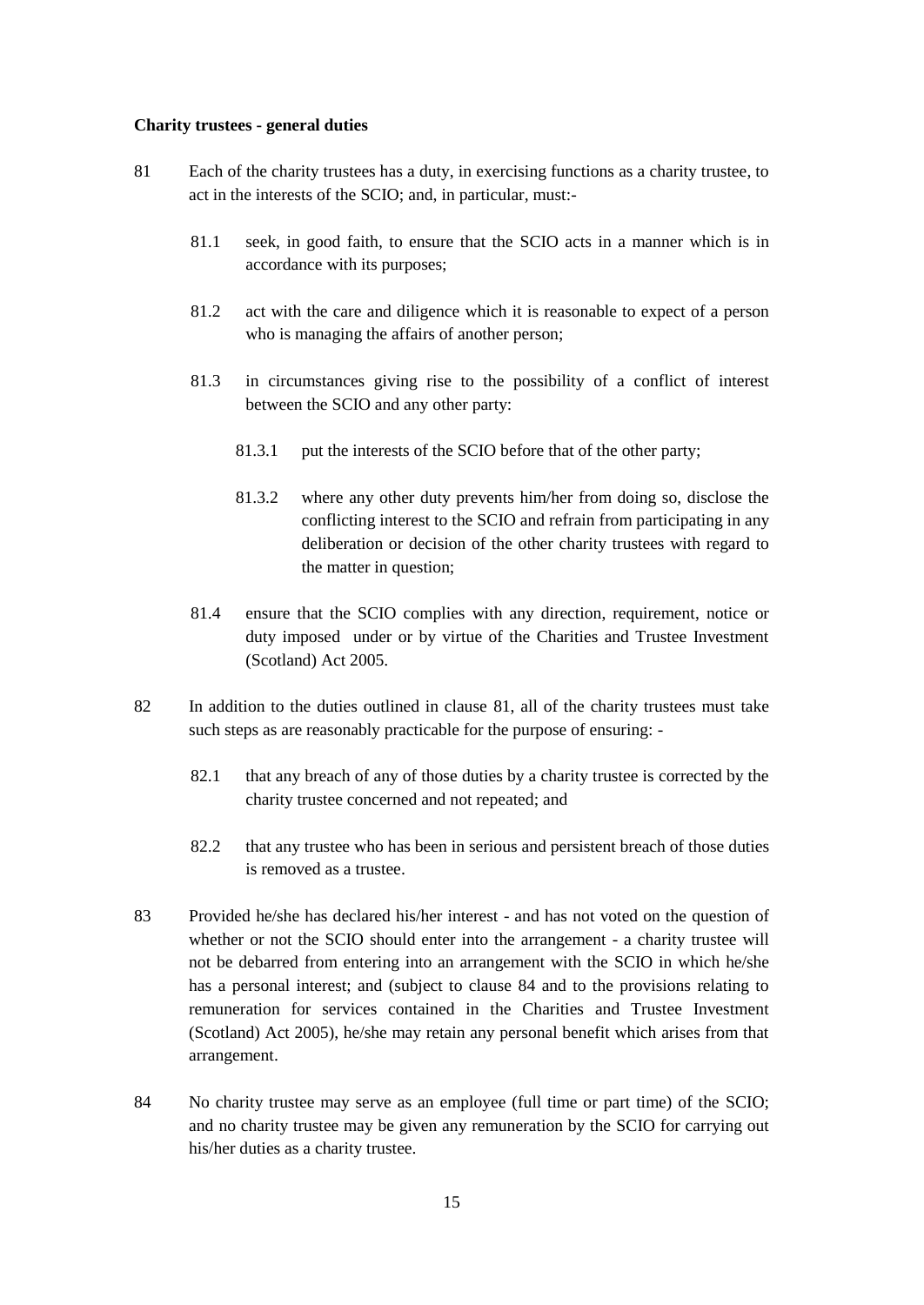85 The charity trustees may be paid all travelling and other expenses reasonably incurred by them in connection with carrying out their duties; this may include expenses relating to their attendance at meetings.

## **Code of conduct for charity trustees**

- <span id="page-16-0"></span>86 Each of the charity trustees shall comply with the code of conduct (incorporating detailed rules on conflict of interest) prescribed by the board from time to time.
- 87 The code of conduct referred to in clause [86](#page-16-0) shall be supplemental to the provisions relating to the conduct of charity trustees contained in this constitution and the duties imposed on charity trustees under the Charities and Trustee Investment (Scotland) Act 2005; and all relevant provisions of this constitution shall be interpreted and applied in accordance with the provisions of the code of conduct in force from time to time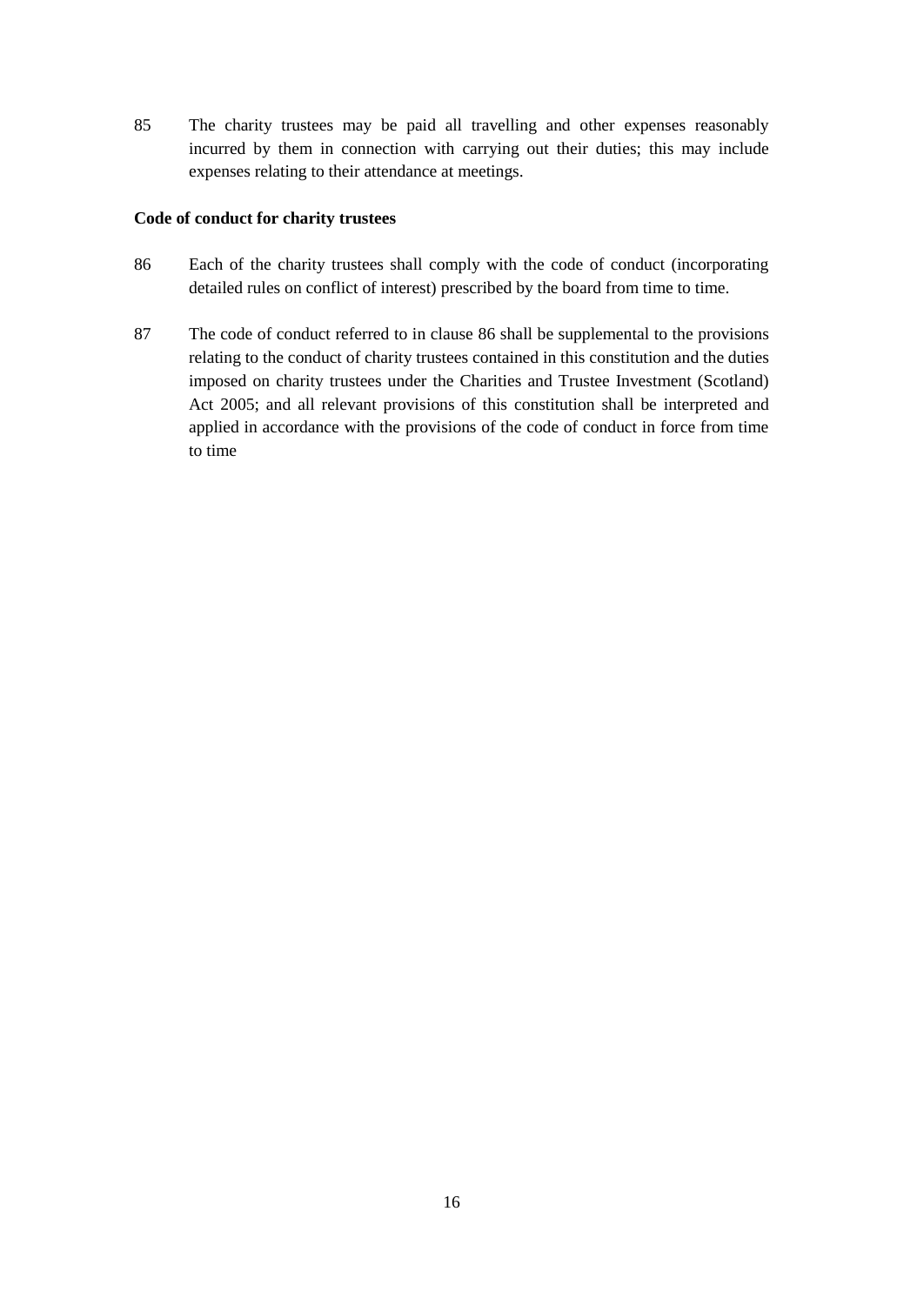## **DECISION-MAKING BY THE CHARITY TRUSTEES**

#### **Notice of board meetings**

- 88 Any charity trustee may call a meeting of the board *or* ask the secretary to call a meeting of the board.
- 89 At least 7 days' notice must be given of each board meeting, unless (in the opinion of the person calling the meeting) there is a degree of urgency which makes that inappropriate.

#### **Procedure at board meetings**

- <span id="page-17-0"></span>90 No valid decisions can be taken at a board meeting unless a quorum is present; the quorum for board meetings is three charity trustees, present in person.
- 91 If at any time the number of charity trustees in office falls below the number stated as the quorum in clause [90,](#page-17-0) the remaining charity trustee(s) will have power to fill the vacancies or call a members' meeting - but will not be able to take any other valid decisions.
- 92 The Chair of the SCIO should act as chairperson of each board meeting.
- 93 If the Chair is not present within 15 minutes after the time at which the meeting was due to start (or is not willing to act as chairperson), the charity trustees present at the meeting must elect (from among themselves) the person who will act as chairperson of that meeting; a charity trustee appointed by SFTI shall not, however, be eligible to act as chairperson under the preceding provisions of this clause.
- 94 Every charity trustee has one vote, which must be given personally.
- 95 All decisions at board meetings will be made by majority vote.
- 96 If there is an equal number of votes for and against any resolution, the chairperson of the meeting will be entitled to a second (casting) vote.
- 97 A charity trustee may participate in a meeting of the board by means of a conference telephone, video conferencing facility or similar communications equipment whereby all the charity trustees participating in the meeting can hear each other; a charity trustee participating in a meeting in this manner shall be deemed to be present in person at the meeting
- 98 The board may, at its discretion, allow any person to attend and speak at a board meeting notwithstanding that he/she is not a charity trustee - but on the basis that he/she must not participate in decision-making.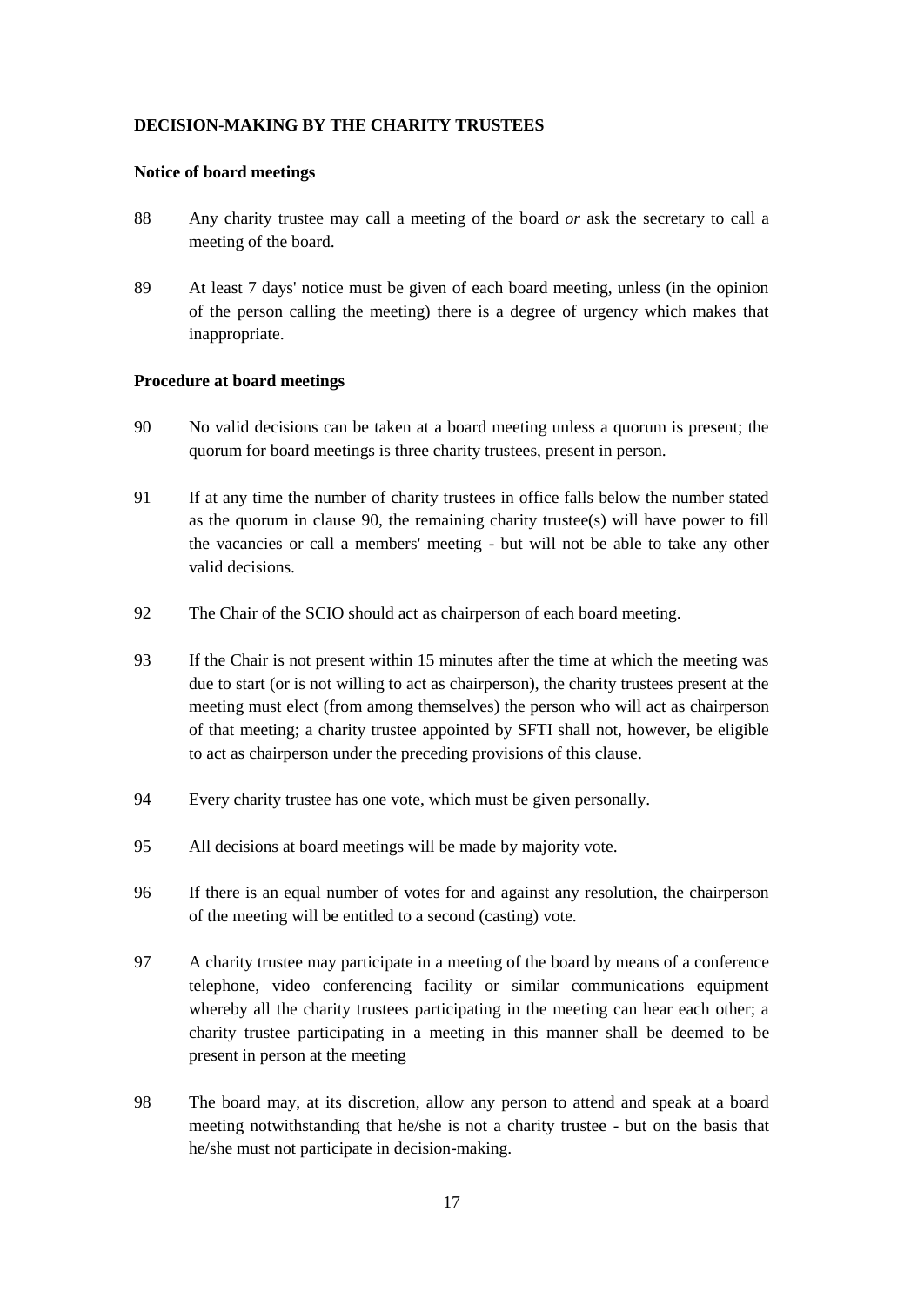- <span id="page-18-0"></span>99 A charity trustee must not vote at a board meeting (or at a meeting of a subcommittee) on any resolution which relates to a matter in which he/she has a personal interest or duty which conflicts (or may conflict) with the interests of the SCIO; he/she must withdraw from the meeting while an item of that nature is being dealt with.
- 100 For the purposes of clause [99:](#page-18-0)
	- 100.1 an interest held by an individual who is "connected" with the charity trustee under section 68(2) of the Charities and Trustee Investment (Scotland) Act 2005 (husband/wife, partner, child, parent, brother/sister etc) shall be deemed to be held by that charity trustee;
	- 100.2 a charity trustee will (subject to clause [101\)](#page-18-1) be deemed to have a personal interest in relation to a particular matter if a body in relation to which he/she is an employee, director, member of the management committee, officer or elected representative has an interest in that matter.
- <span id="page-18-2"></span><span id="page-18-1"></span>101 With reference to paragraph [100.2,](#page-18-2) a Partner Trustee will not be taken to have a personal interest in a particular matter solely on the grounds that SFTI has an interest in that matter and he/she is an officer or employee of SFTI – but he/she must give priority to the interests of the SCIO in taking decisions as a charity trustee in relation to that matter.

#### **Minutes**

- <span id="page-18-3"></span>102 The board must ensure that proper minutes are kept in relation to all board meetings and meetings of sub-committees.
- 103 The minutes to be kept under clause [102](#page-18-3) must include the names of those present; and (so far as possible) should be signed by the chairperson of the meeting.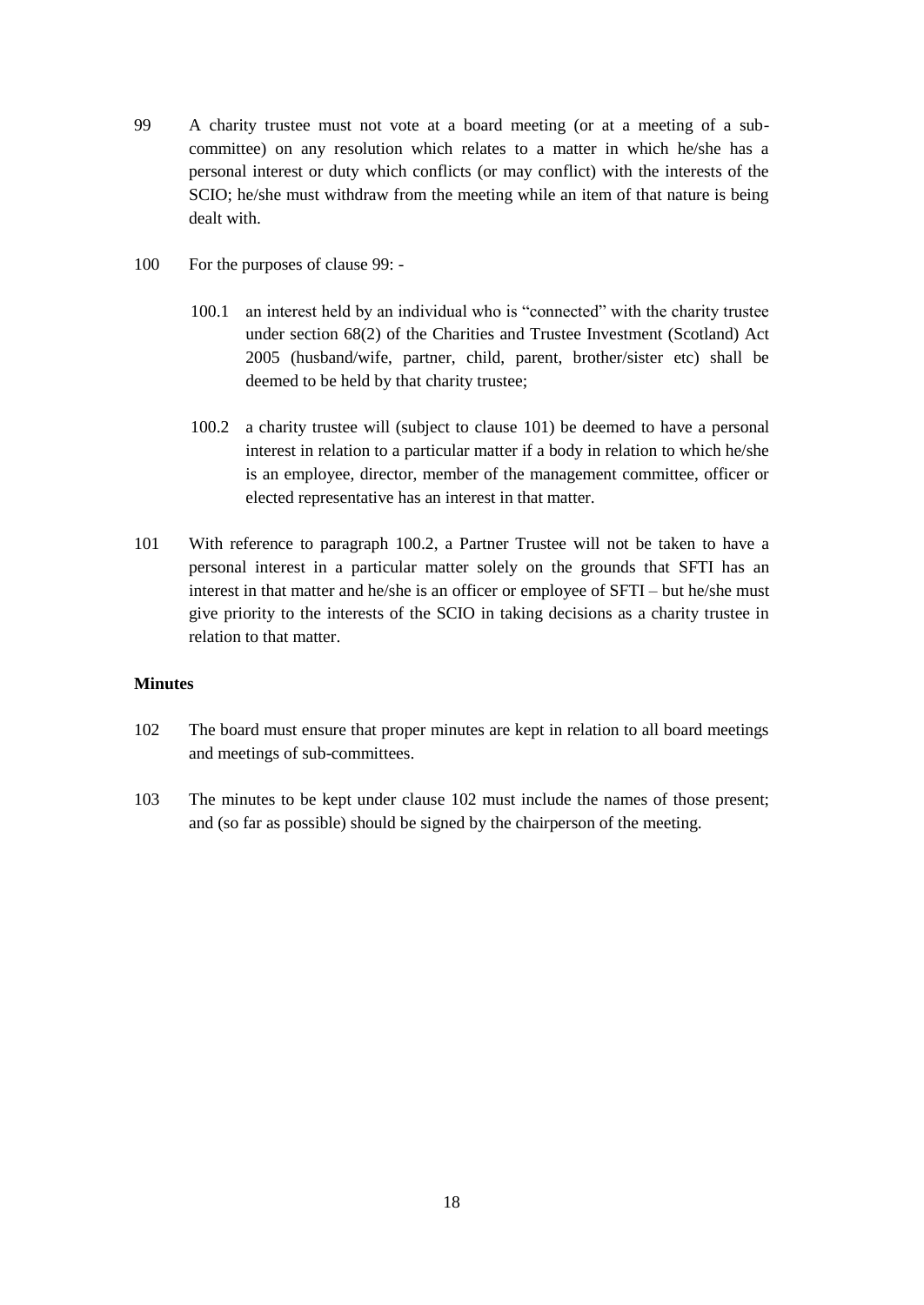#### **ADMINISTRATION**

#### **Delegation to sub-committees**

- <span id="page-19-1"></span>104 The board may delegate any of their powers to sub-committees; a sub-committee must include at least one charity trustee, but other members of a sub-committee need not be charity trustees.
- <span id="page-19-2"></span>105 The board may also delegate to the chair of the SCIO (or the holder of any other post) such of their powers as they may consider appropriate.
- 106 When delegating powers under clause [104](#page-19-1) or [105,](#page-19-2) the board must set out appropriate conditions (which must include an obligation to report regularly to the board).
- 107 Any delegation of powers under clause [104](#page-19-1) or [105](#page-19-2) may be revoked or altered by the board at any time.
- 108 The rules of procedure for each sub-committee, and the provisions relating to membership of each sub-committee, shall be set by the board.

#### **Nominations committee**

- <span id="page-19-0"></span>109 The board shall establish a committee (referred to in this constitution as "the Nominations Committee") to make recommendations to the board in relation to the selection of appropriate individuals for appointment as charity trustees under clause 63 (Independent Trustees).
- 110 The members of the Nominations Committee shall comprise:
	- 110.1 two Independent Charity Trustees; and
	- 110.2 at least two further individuals (not being charity trustees), at least one of whom shall have expertise in HR matters
- 111 Subject to clause 110, the composition and proceedings of the Nominations Committee shall be governed by such standing orders as may be issued by the board from time to time.
- 112 In carrying out its functions, the Nominations Committee shall give effect to the following principles:
	- 112.1 the Nominations Committee should set an appropriate skills matrix to guide it in selecting and evaluating appropriate candidates, and should review and adjust that skills matrix from time to time;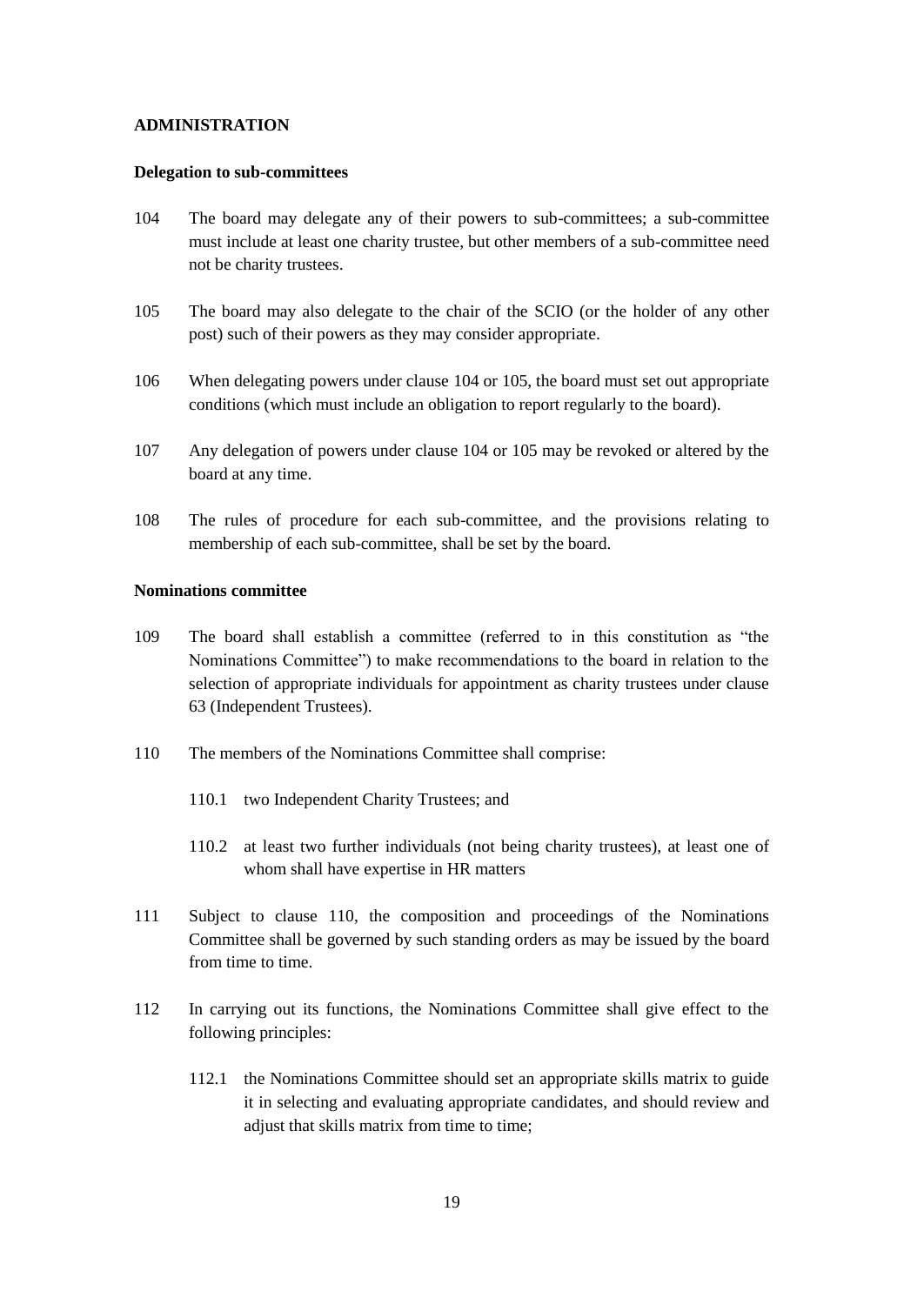- 112.2 nominations for charity trustees falling within the remit of the Nominations Committee should be sought from a range of appropriate sources;
- 112.3 all expressions of interest should be considered by the Nominations Committee; and
- 112.4 the Nominations Committee should maintain a register of suitable candidates for future reference.

### **Operation of accounts**

- 113 Subject to clause 114, the signatures of two out of three signatories appointed by the board will be required in relation to all operations (other than the lodging of funds) on the bank and building society accounts held by the SCIO; at least one out of the two signatures must be the signature of a charity trustee.
- 114 Where the SCIO uses electronic facilities for the operation of any bank or building society account, the authorisations required for operations on that account must be consistent with the approach reflected in clause 113.

#### **Accounting records and annual accounts**

- 115 The board must ensure that proper accounting records are kept, in accordance with all applicable statutory requirements.
- 116 The board must prepare annual accounts, complying with all relevant statutory requirements.
- 117 If an audit is required under any statutory provisions (or if the board consider that an audit would be appropriate for some other reason), the board should ensure that an audit of the accounts is carried out by a qualified auditor.